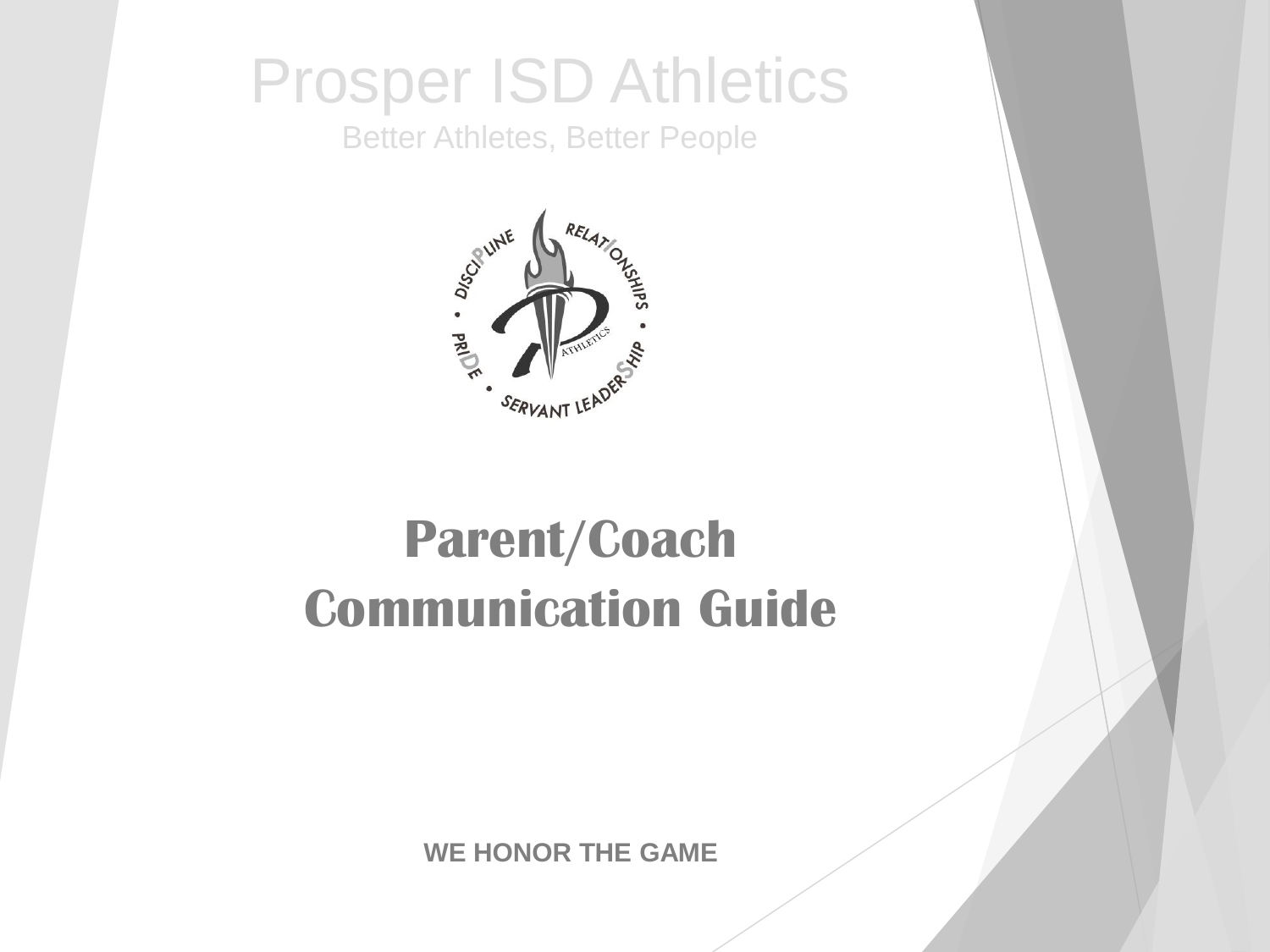#### **Parent/Coach Relationship**

The PISD Athletic Department continues with its commitment to excellence by providing a positive and challenging environment for its athletes and teams. Our number one focus is to create positive experiences for our students in athletics. We believe that athletics can be a major part of students overall physical, mental, and emotional development in their educational process.

Support and encouragement from parents is integral to ensuring that this goal is achieved. This guide is intended to foster good communications, between parents and coaches, and to help parents understand the channels available to them when discussing athletic issues concerning their students.

#### **Select/Club Participation**

Coaches may not require athletes to participate on non-school teams such as select or club. The endorsement of specific outside teams is prohibited. PISD team sport coaches may not coach students in grades 7-12 in select, club, or camps who attend school in their attendance zone (PER UIL).

#### **Communication to Expect from your Child's Coach**

You will receive a great deal of information from your child's coach before, during and after the season. The communications may be verbal or in writing, and are intended to ensure that you and your child have all the information you need for a safe and enjoyable season. If you have questions or need additional information, contact your coach. Some of the topics you should expect to receive information on include:

- Discussion of the coach's philosophy.
- **Explanation of the expectations and goals the coach has for your child, team and season.**
- Explanation of the team selection process.
- A list of team rules and an explanation of guidelines and consequences for rule infractions.
- A list of the locations and times for all practices, games and other important events.
- **Explanation of team requirements, special requirements and equipment your child may need.**
- Explanation of strength and conditioning programs and expectations.
- Explanation of the procedure that will be followed if a child is injured during athletic participation.
- **Explanation of awards or recognition students may receive for participation in athletics.**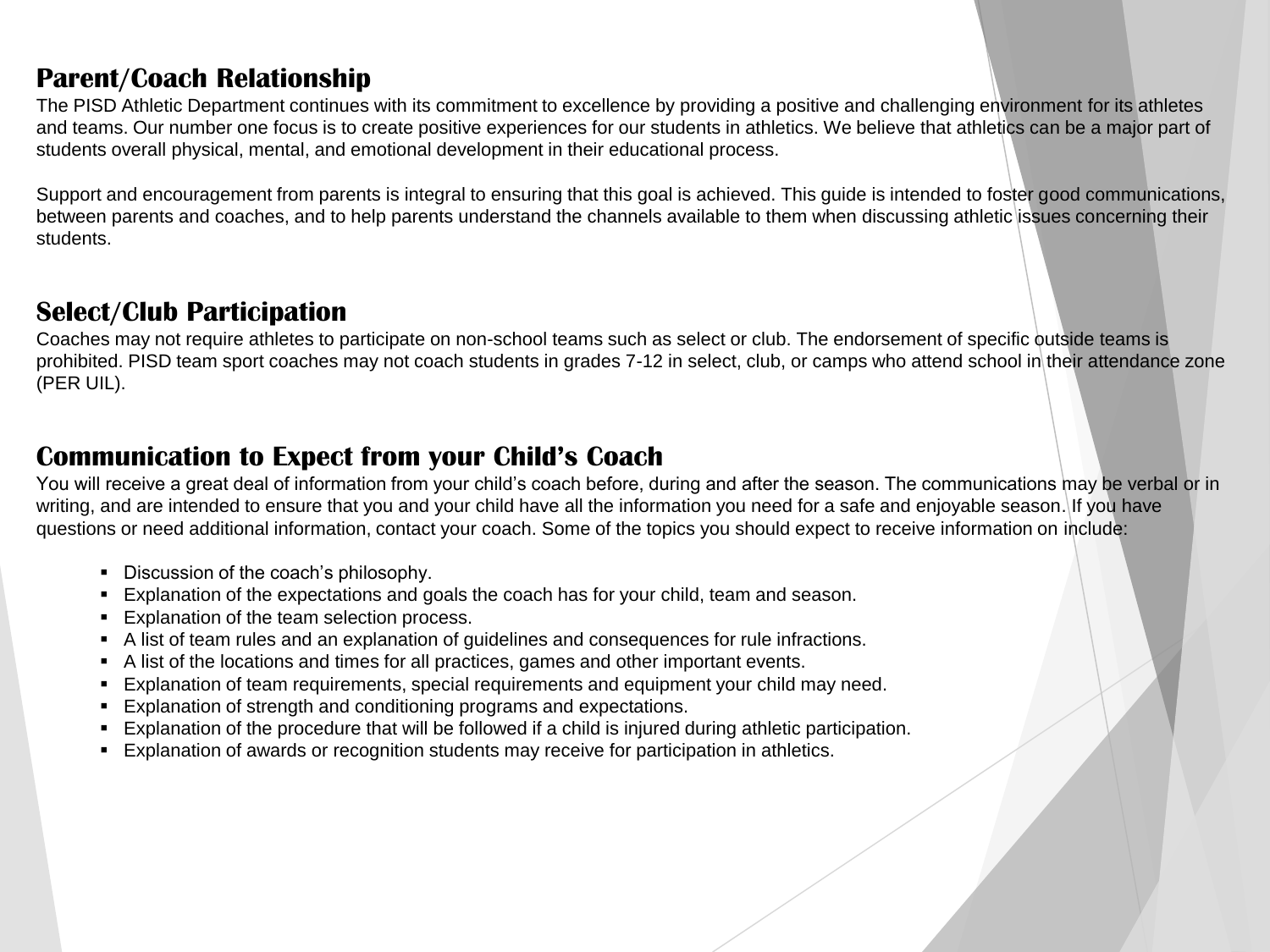#### **Communication Coaches Expect from Parents**

An effective communication process must work both ways to avoid confusion and misunderstanding, and to enhance the student's overall experience in athletics. Parents should always communicate directly with the coach when questions or concerns arise. When communicating with your child's coach, keep the following in mind:

- The coach must plan for events based on the participation of the entire team. Notify the coach in advance of known schedule conflicts so he/she can plan accordingly. Similarly, when illness or in- jury will prevent your child's participation in a scheduled game or practice, notify the coach in advance.
- If you have concerns or questions about any matters related to your child's athletic participation, please address them directly with the coach. The goal is to maintain mutual understanding and respect at all times.
- When you desire to discuss a concern or question with the coach, please be sensitive to the coach's responsibilities. Follow these simple procedures to arrange a conference:
	- If you do not have the coach's direct dial extension, contact the school's main number to obtain the extension. During school hours, voice mail usually will answer.
	- Leave a message to request a time to meet with the coach.
	- If you cannot reach the coach, contact the campus athletic coordinator to request a meeting be arranged.
- Please do not confront a coach before or after a contest or practice. The coach has responsibilities to the entire team at these times. Additionally, these times may often be emotional for coaches, athletes and parents, and therefore are rarely conducive to the positive resolution of concerns.

### **Coach's Responsibilities**

Each coach is a professional educator who has completed specialized training in educational philosophy and fundamentals of the educational process, in addition to training in particular subject areas. The coach is responsible for all aspects of the team's operations during the season. In making decisions, the coach must consider the educational goals of Prosper ISD and what is most appropriate for the team as a whole. Parents may not always agree with the decisions that are made. While each coach is open to comments and suggestions, the ultimate decisions about team and player matters rests with the coach. Some of the specific issues left to the coach's discretion include:

- Playing Time
- Team Strategy
- Play Calling

In addition, the coach should not discuss other student athletes with parents. If you have concerns about your child's interactions with other athletes or with the coach, follow the procedure outlined above to address those issues.

### **Conflict Resolution**

Regular communication promotes understanding and mutual respect, and provides a frame- work to address concerns that may arise. While most concerns can be addressed through informal conferences and contact, more formal procedures are available if needed.